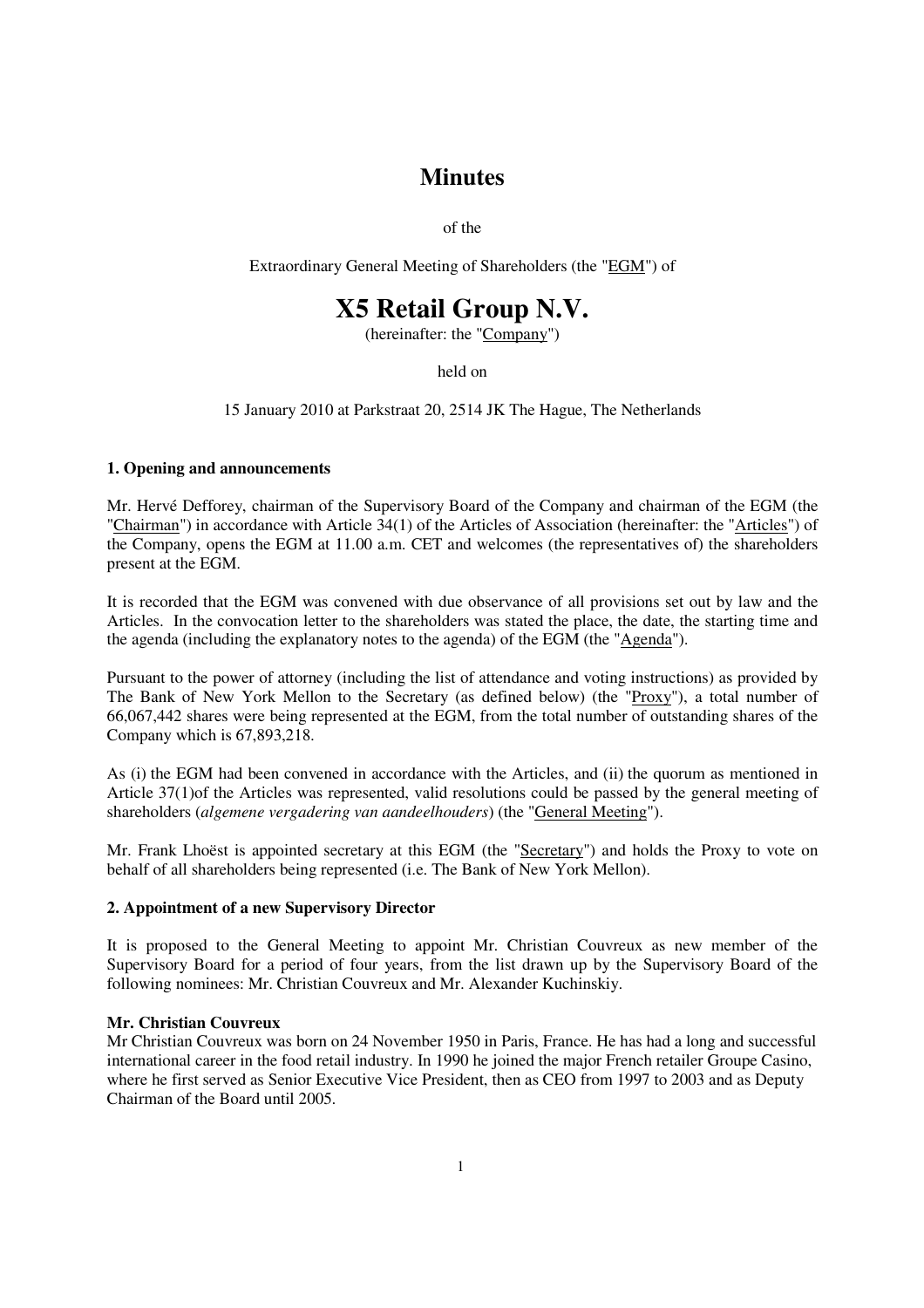As Senior Executive VP for Casino from 1990 to 1997, Mr. Couvreux completely reengineered the Purchasing Department and the Supply Chain of the Group. As CEO thereafter, he initiated an ambitious expansion effort with several large acquisitions in France and internationally. Under his leadership, from 1997 until 2003, sales increased 2.5 times and EBITDA tripled. Prior to 1990, Mr. Couvreux held various leadership positions at CFAO (now part of PPR), in particular of CFAO-Congo and La Ruche Meridionale. Since 2005, Mr. Couvreux has been a retail consultant in Asia, in particular in Thailand, Vietnam, Indonesia and the Philippines.

Mr. Couvreux holds a master degree in Economic Sciences at the University of Paris, an MBA at the French business school H.E.C., and an Advanced Management Program at INSEAD. With his proven track record and profound knowledge of the retail industry, Mr. Couvreux is expected to deliver an important and valuable contribution to the Supervisory Board and the overall development of the Company. Mr. Couvreux has no shareholding in the Company.

The Secretary states that 64,811,380 votes are in favour of this proposal and 1,256,062 votes abstained, so the General Meeting appoints Mr. Christian Couvreux as member of the Supervisory Board of the Company with effect per the date of this meeting for a period of four years.

As a result of the appointment of Mr. Couvreux, the Supervisory Board will be composed of seven members as of the date of the EGM.

#### **3. Remuneration of the members of the Supervisory Board**

In an effort to create more consistency in the remuneration principles of the Supervisory Board, and to adequately reflect the responsibilities of each Supervisory Board member, it is proposed to the General Meeting to amend the policy of the Company in respect of the annual remuneration of the members of the Supervisory Board, as follows, effective as per 1 January 2010:

- Supervisory Board membership:  $\epsilon$  100,000
- Chairman of Audit Committee, Strategy Committee or Nomination and Remuneration Committee:  $\epsilon$  200,000 (including remuneration for membership)
- Chairman of the Supervisory Board:  $\epsilon$  250,000 (including remuneration for membership)

Based on these principles the following remuneration schedule is proposed for the current members of the Supervisory Board, effective as per 1 January 2010 (gross per annum, in thousands of Euro):

| <b>Name</b>               | <b>Proposed</b> | <b>Position</b>                               |
|---------------------------|-----------------|-----------------------------------------------|
| Hervé Defforey            | 250             | Chairman of the Supervisory Board and Member  |
| Mikhail Fridman           | 100             | Member                                        |
| David Gould               | <b>200</b>      | Chairman of the Audit Committee and Member    |
| Vladimir Ashurkov         | 100             | Member                                        |
| Alexander Tynkovan        | $120*$          | Member                                        |
|                           |                 | Chairman of the Nomination and Remuneration   |
| Stephan DuCharme          | 200             | Committee and Member                          |
| <b>Christian Couvreux</b> | 200             | Chairman of the Strategy Committee and Member |

\* To the extent the new remuneration principles lead to a reduction of the current remuneration of individual members, the current remuneration prevails.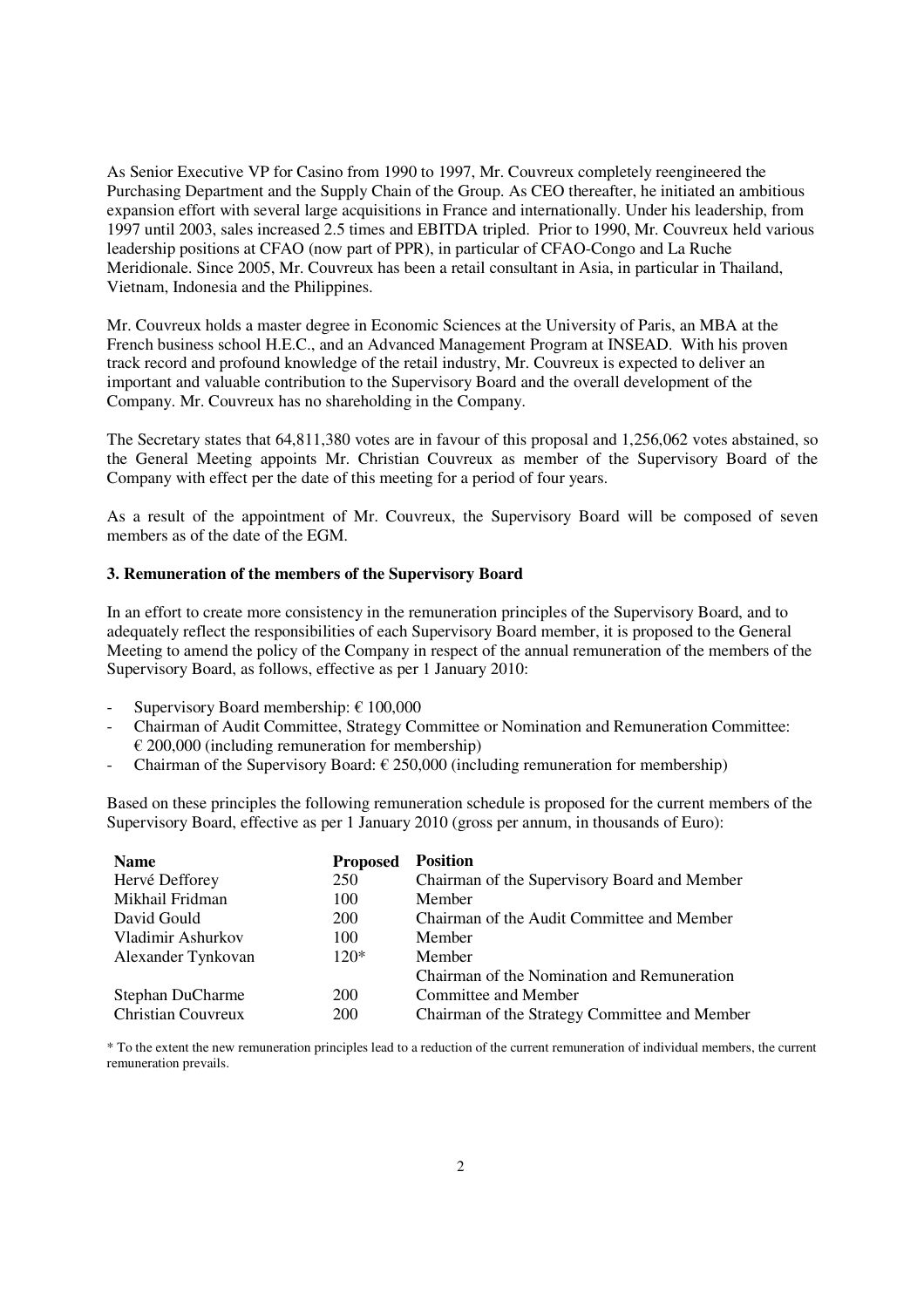The remuneration will be payable in one annual instalment in the month December, whereby the Company may make prepayments.

Furthermore, it is proposed to the General Meeting to approve the following allocation of options under tranche 4 of the Company's Employee Stock Option Program ("ESOP"):

Hervé Defforey ………………………..70,000 options Stephan DuCharme…………………….32,500 options

The Secretary states that 55,877,190 votes are in favour of this proposal, 10,169,675 votes are against and 20,577 votes abstained, upon which the Chairman confirms that the General Meeting approves the proposed remuneration principles and remuneration schedule for the members of the Supervisory Board effective as per 1 January 2010, and the proposed allocation of options to Mr. Hervé Defforey and Mr. Stephan DuCharme under tranche 4 of the ESOP.

#### **4. Re-appointment of the CEO, Mr. Lev Khasis, for a new term**

In view of Mr. Lev Khasis' valuable contribution to the Company during his term as member of the Management Board and CEO, it is proposed to the General Meeting to re-appoint Mr. Lev Khasis for a new term.

Under the Articles of Association, members of the Management Board may be re-appointed for a period until the time of closing of the Annual General Meeting to be held in the year to be determined by the General Meeting, which shall not exceed the fourth year after the year in which that member is reappointed.

Furthermore, the Articles of Association stipulate that members of the Management Board are nominated by the Supervisory Board and appointed by the General Meeting from a list of nominees, drawn up by the Supervisory Board, containing the names of at least two persons for each vacancy. The nominees for the position of Director A and CEO are Mr. Lev Khasis and Mr. Andrei Gusev.

#### **Mr. Lev Khasis**

Mr. Lev Khasis was born on 5 June 1966 in Samara, USSR. He is the former Chairman of the Perekrestok Supervisory Board and a founding member of Investment Company Fosbourne, which invests in various businesses, including retail businesses in Russia. In addition to his activities at Perekrestok, Mr. Khasis previously held a number of senior board and management positions including Chairman of the Board of OJSC "Trade House GUM", Chairman of the Board of OJSC "Trade House TsUM" and Chief Executive Officer of OJSC Samara Trading House.

Mr. Khasis is a recognized business leader in Russia and has received a number of public awards including 2004 Businessman of the Year and 2003 Person of the Year – in the nomination Head of Retail Business. For two consecutive years, in 2007 and in 2008, he was ranked Number 1 Retail Manager in a ranking by the National Association of Managers and Kommersant Publishing House.

Since February 2008 Mr. Khasis serves as the Chairman of the Russian Association of Companies of Retail Trade (ACORT).

Mr. Khasis graduated from the Aircraft Construction Faculty of the Samara Aircraft University, from the Banking Faculty of the Financial Academy of the Government of the Russian Federation and from the Law Faculty of the University of the Interior Ministry of the Russian Federation and holds a PhD in Economics, a PhD in Law and a PhD in Technology.